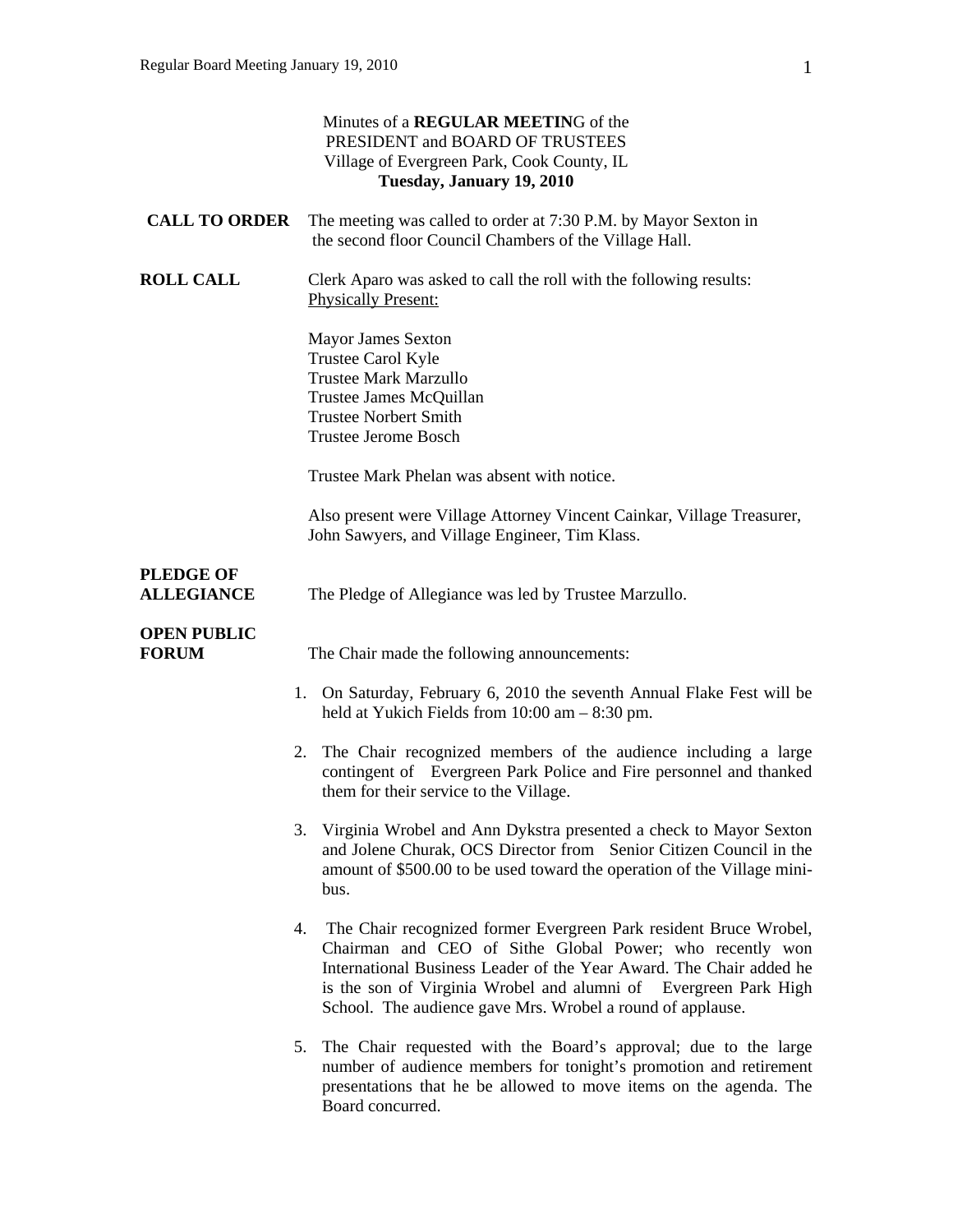## **RETIREMENT EPFD DIVISION CHIEF**

**EDWIN LAMMEL** The Chair commended Division Chief Edwin Lammel on his thirty-eight (38) year career with the Evergreen Park Fired Department and his (53) fifty-three years in Fire Service. The Chair recognized Ed, his wife Pam and family members in the audience stating Evergreen Park is a better place because of him. He will retire on February  $1<sup>st</sup>$ , 2010 from the Evergreen Park Fire Department but will stay on as a part time Building Inspector. Division Chief Lammel thanked the Mayor and the Village of Evergreen Park. The audience and the Board gave him a warm round of applause and a standing ovation.

**EP POLICE DEPT.** 

**PROMOTIONS** The Chair recognized Sgt. Keith Hojek promoted to rank of Police Lieutenant and Det. Gary Jarzen promoted to rank of Police Sergeant. The Chair noted the family members in the audience and thanked them for their sacrifice and support. Police Chief Saunders added both men are very dedicated and deserving of promotion.

**OPEN PUBLIC AUDIENCE** NONE.

## **REGULAR**

**AGENDA** Motion by Trustee Bosch second by Trustee Kyle to waive the reading of the minutes of the January 4, 2010 Regular Board Meeting of the President and Board of Trustees and approve as presented was passed by unanimous voice vote and so ordered by the Chair.

#### **RESOLUTION**

**NO. 6-2010** Motion by Trustee Marzullo second by Trustee McQuillan, to approve **Resolution NO. 6-2010** with expenditures of the General Corporate Fund of \$ 119,666.93 and the Sewer and Water Fund in the amount of \$38,277.98 and the Street Bond Fund \$3,000.00 for a total of \$160,994.91. Upon roll call, voting YES: Trustees Kyle, Marzullo, McQuillan, Smith and Bosch; voting NO: NONE. The motion was passed and so ordered by the Chair.

#### **VILLAGE TREASURER'S**

**REPORT** Motion by Trustee Bosch second by Trustee McQuillan to approve the Village Treasurer's report for December 31, 2009 for information and file in the amount of \$ 5,309,785.28 in the General Fund; \$ 751,186.33 in the Sewer and Water Fund. The motion was passed by unanimous voice vote and so ordered by the Chair.

## **BUSINESS**

**CERTIFICATES** Motion by Trustee Kyle second by Trustee Marzullo to approve the business license application for **Samir Shah, M.D., S.C.** to operate a medical office located at  $3925$  W.  $95<sup>th</sup>$  Street. Upon roll call, voting YES: Trustees Marzullo, McQuillan, Smith, Bosch and Kyle, voting NO: NONE. The motion was passed and so ordered by the Chair.

> Motion by Trustee Marzullo second by Trustee Bosch to approve the business license application for **Health Solutions At Home** to operate a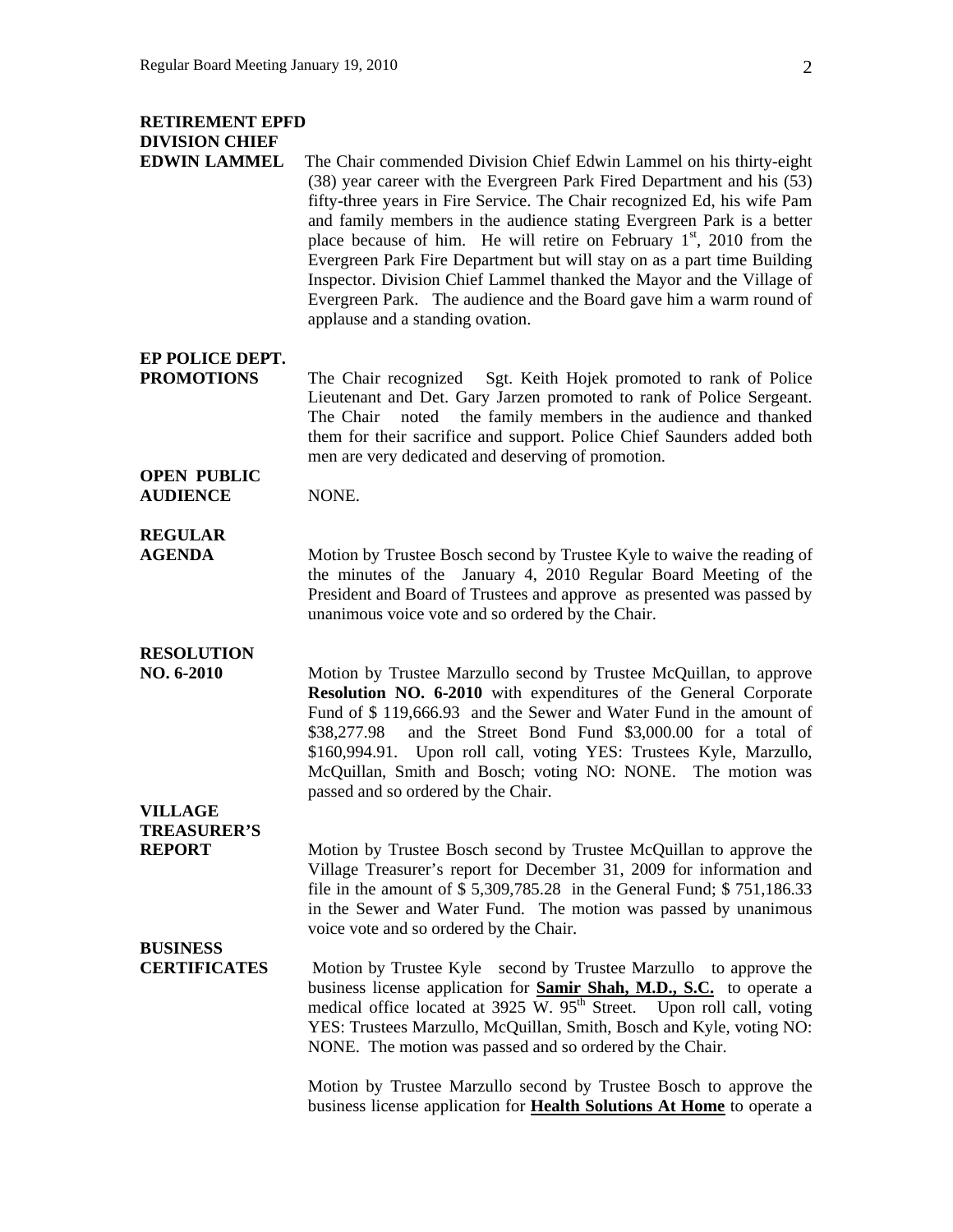home health service located at 9760 S. Kedzie Avenue, Suite 10-B. Upon roll call, voting YES: Trustees McQuillan, Smith, Bosch, Kyle, and Marzullo; voting NO: NONE. The motion was passed and so ordered by the Chair.

#### **NO. 1-2010 Motion by Trustee Marzullo second by Trustee Kyle to approve ORDINANCE NO. 1-2010 ,** "**AN ORDINANCE PROVIDING FOR AN APPROPRIATION FOR CORPORATE PURPOSES FOR THE FISCAL YEAR BEGINNING NOVEMBER 1, 2009 AND ENDING OCTOBER 31, 2010 FOR THE VILLAGE OF EVERGREEN**  PARK, COOK COUNTY, ILLINOIS." Treasurer Sawyers stated the budget is balanced. The Chair thanked everyone for their help with this difficult budget. Upon roll call, voting YES: Trustees Smith, Bosch, Kyle, Marzullo, and McQuillan; voting NO: NONE. The motion was passed and so ordered by the Chair.

#### **SENIOR COUNCIL**

**ORDINANCE** 

**REQUEST** Motion by Trustee Kyle second by Trustee Bosch to approve the request from the Senior Council for the use of Yukich Fields and the ice rink area on Saturday, May  $1<sup>st</sup>$ , 2010 for the second annual " Memories to Go" Village wide yard sale. Upon roll call, voting YES: Trustees Bosch, Kyle, Marzullo, McQuillan and Smith; voting NO: NONE. The motion was passed and so ordered by the Chair.

> The Chair informed the Board he has given permission for a sidewalk sale to Redwing Shoes with rain dates for 2010.

## **2009 ANNUAL**

**FIRE REPORT** The Chair thanked Chief Ron Kleinhaus, Assistant Chief Corey Hojek and the men and women of the Fire Department for their dedication and service to the Village of Evergreen Park. He highlighted portions of the 2009 annual report; and commended the Fire Department's efforts to obtain grant monies. The Chair thanked the entire Department and praised the EPFD training and public education programs.

> He noted responses were 775 fire incidents and 2044 EMS incidents; including (9) nine structural fires with less than \$492,000 in damages for the year 2009 and no fatalities. The audience and the Board gave the Fire Department a round of applause. Chief Kleinhaus thanked the Chair and the entire Department for their dedication to the Village of Evergreen Park. The Chair added special thanks to the Fire & Police Departments for their respectful participation in the funeral service for Army Spc. Jared Stanker.

# **ENGINEER'S**

**REPORT** Motion by Trustee Smith second by Trustee Kyle to approve the Engineer's request to bid 2010 Street Program with a bid opening of February 12, 2010. Upon roll call, voting YES: Trustees Kyle, Marzullo, McQuillan, Smith and Kyle; voting NO: NONE. The motion was passed and so ordered by the Chair.